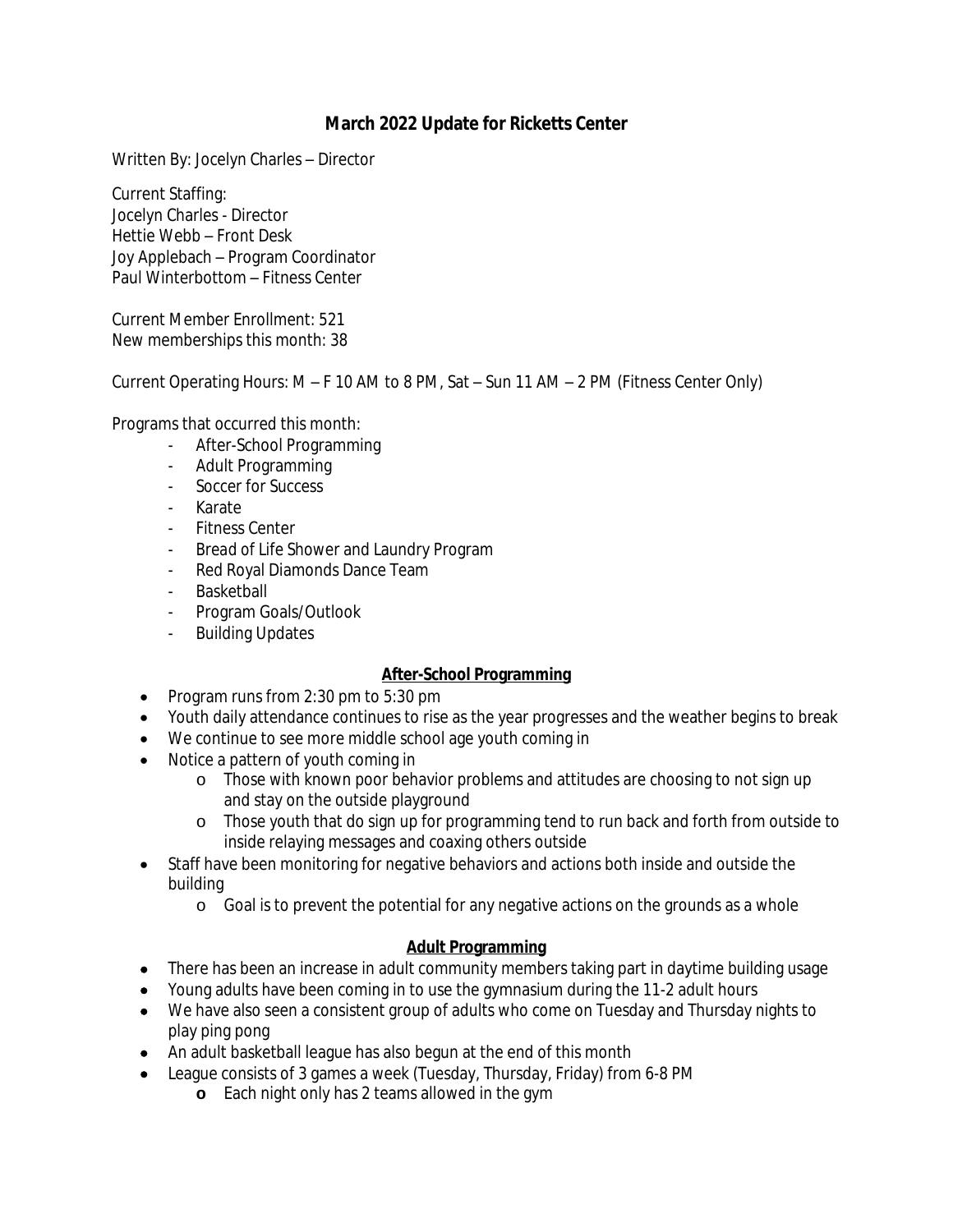**o** There are no spectators or extra individuals permitted in the gym at this time

#### **Soccer for Success**

- We have continued non-curriculum-based soccer play as we attempt to look for additional staffing and volunteers
- Continuing to evaluate the best way to provide fun soccer play while keeping to certain COVID precautions
- Youth seem to not show interest in the curriculum-based soccer
	- **o** Current group of youth tend to opt out of participating when curriculum is introduced

### **Karate**

- Karate program is brought to us by The Philadelphia School of Korean Karate
- Karate runs every Monday and Wednesday from 7PM to 8PM
- Program continues to be free to all who wish to take part
- Must be at least 7 years old to join
- Program is open to the entire family, parents and grandparents included
- Program instruction has grown to include a Master black belt
	- o Once a week the usual program instructor is accompanied by a Master black belt to help with the more advanced students

### **Fitness Center**

- The Fitness Center has seen steady participation throughout the month
- Daily attendance averages between 10 to 15 participants a day
- Outdoor Boot Camp continues to be on hold do to current COVID 19 numbers
- Upgrades to facility equipment continue throughout the month
	- o New treadmills and ellipticals where delivered this month
- The planned March  $12<sup>th</sup>$  event with Community Health & Dental was postponed due to poor weather
	- o A new date has not been determined as of 3/30/22

# **Bread of Life Shower and Laundry Program**

- Shower program runs every Tuesday and Thursday night from 6 to 8:30 PM
- Sign-ups for the program have decreased over the month of March
- There have been little to no participants over the month
	- o Program organizer and I are not sure what has contributed to the decrease

# **Red Royal Diamond Dance Team**

- Program runs Mondays and Wednesdays from 5:30 to 7:00
- All positions filled up quickly after opening
- Team continues to perform at Pottstown School District events and other local events
- Fundraising efforts continued throughout the month to help pay for team equipment and uniforms

# **Basketball**

- Basketball programming was brought back to the Ricketts Center towards the end of the month
- A local community member has organized and instituted an indoor adult basketball league
- Games occur every Tuesday, Thursday, and Friday from 6 to 8 pm
- Only 1 game a night with 2 teams in attendance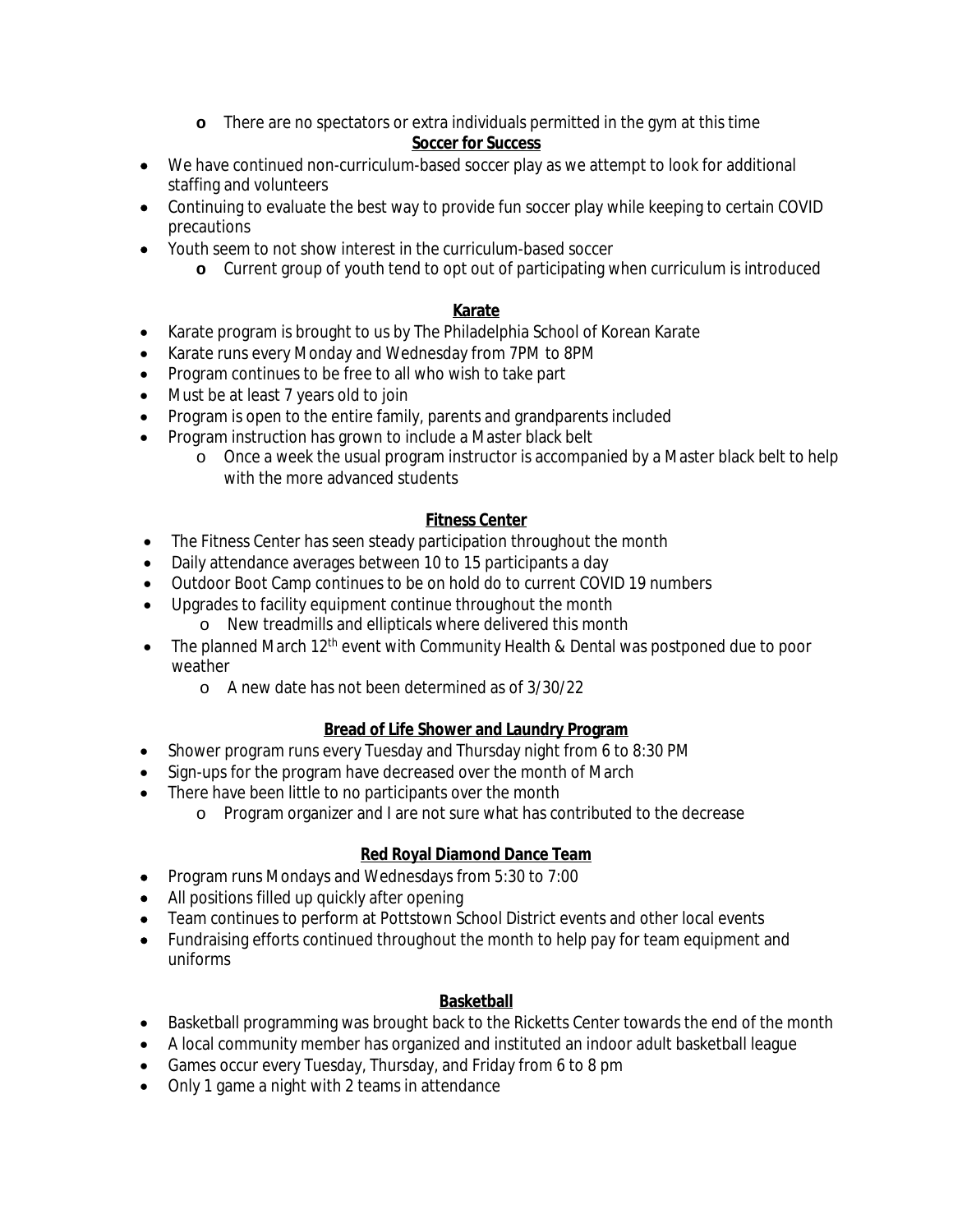- No spectators where/are allowed in the games as we continue to follow COVID protocols and due to limited space within the gymnasium
- Current adult league is a test run and lead up to an outdoor summer youth league

#### **Program Goals/Outlook**

- Moving forward, we will be looking to add more adult programs and building usage during the daytime hours
- Looking to add such things as yoga and Zumba classes as well as different educational classes for adults in the community
- Also looking to expand and further develop out after school programming to include more activities and to curb negative behaviors of youth
- A new staff member was hired under the title of Lead Program Coordinator at the end of this month
	- o They are slighted to start the first week of April

#### **Building Updates**

- Through works with Pottstown Parks & Recreation, the outside basketball court upgrades began this month
- During this month, contracts were signed to begin working on new fencing for the outside court, repairs to the surface of the blacktop, new bleachers secured, and new lights purchased
- All work is to begin once weather conditions permit